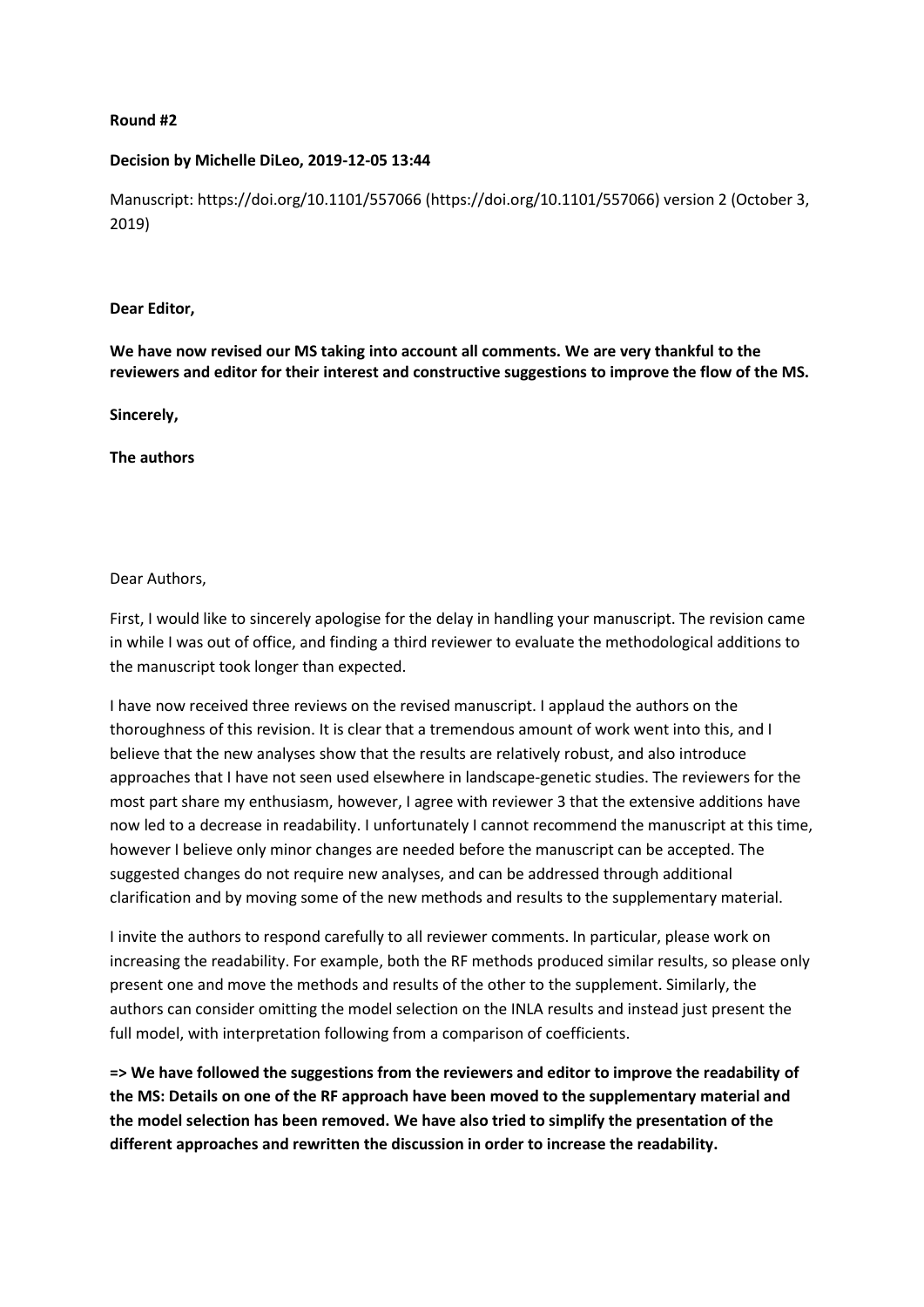# **Reviewed by anonymous reviewer, 2019-11-19 18:56**

I have revised the new version of this work and I find that the authors have satisfactorily addressed my concerns, in particular adding the simulation study to assess the issue of sample size bring more robustness to the results found. I have only very few minor comments. Overall I think this is an interesting study, which contributes to understand the relationship between urbanization and population dynamics of invasive fauna.

Specific comments: Ln223: of a minimum of 20 captured...

**=> Done**

Ln270: groups

# **=> Done**

Ln304: explain why these selection of radius (300, 600, 1000, 1500), does it have to do with is social organization, dispersal, etc. It is more interesting to know why this minimum and maximum value.

# **=> We actually defined the buffer size based on the dispersion of the individuals sampled within each of the 13 sampled sites as for the error circle in the MAPI analysis.**

Ln514: R2 to R2 (some are in capital and others no)

# **=> "***r"* **refers to the Pearson correlation coefficient**

In the conclusion, maybe it can be added a sentence of what can be done next to bring this type of studies to more practical recommendations for rodent control, o to other research avenues the authors consider important to address in the near future.

**=> We discuss about implications for rodent control in the last paragraph of the discussion and we also added the following sentence in the conclusion: "This study highlights the need to investigate for potential effects of past demographic events when conducting genetic studies on non-native invasive commensal rodents in order to assess gene flow to inform control actions in highly urbanized environment."**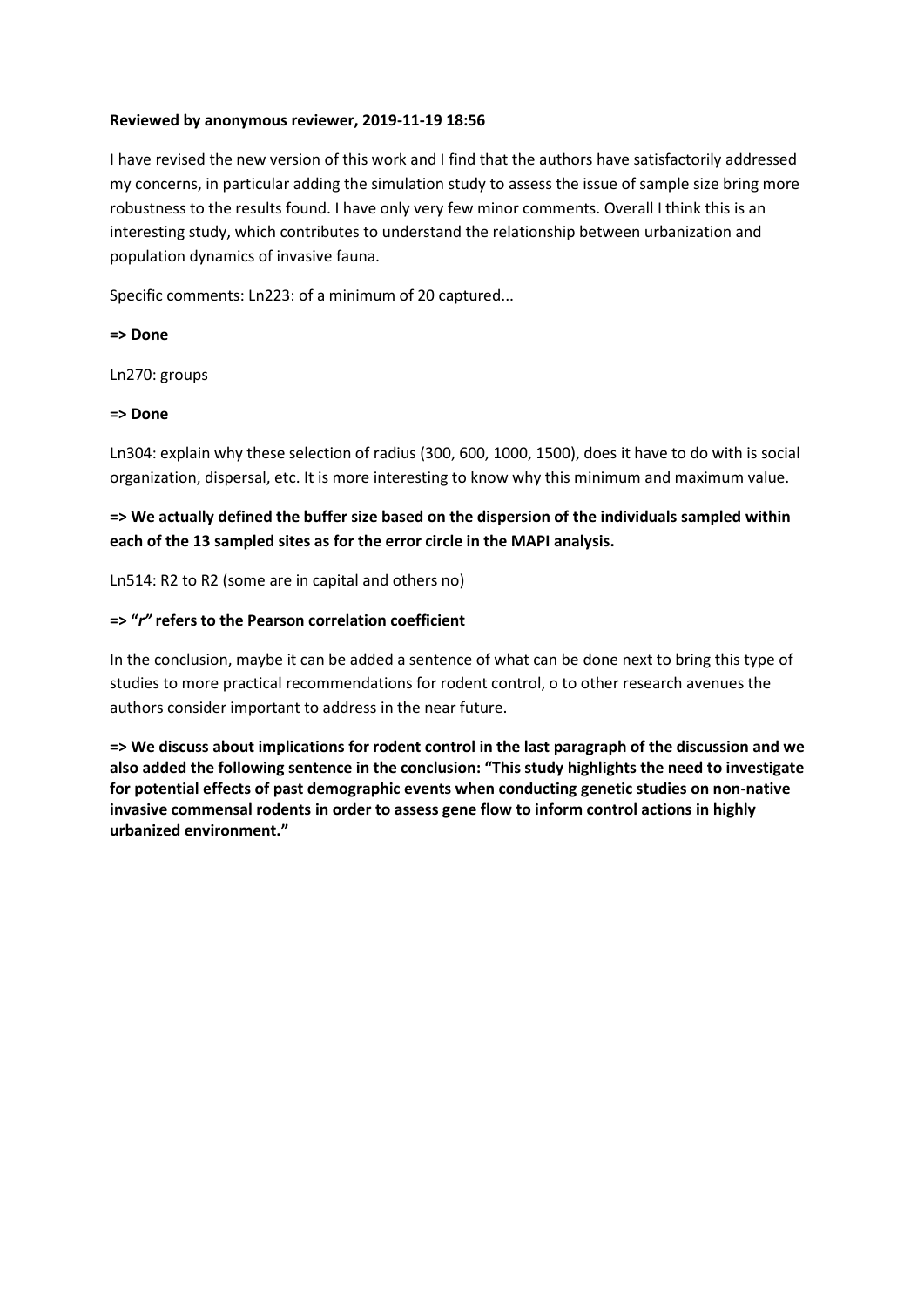# **Reviewed by Tuomas Aivelo, 2019-10-25 15:34**

Stragier et al. have revised their previous manuscript to include a population-based analysis approach, which shows results consistent with previous results. In addition, the authors did a simulation to assess whether MAPI can be biased due to small number of sampling sites and they did resampling comparison to show that the original results are present in even smaller number of sampling sites. Furthermore, the authors have provided additional analysis on land cover variables and their relationship to genetic estimates. All in all, this brings quite a lot new results to the manuscript, but also makes the case much stronger.

My main concern was about the relationship between historical versus contemporary aspects of urban environment and I am happy with the additional analysis, explanations and revisions that the authors did.

I think the discussion needs still a bit polishing (some suggestions below): the flow is sub-optimal and some paragraphs are not very clear as they contain a lot of different ideas. I would suggest using less names of variables and more emphasis on the conclusions. For example, "Result from the RF and CAR models also suggested that the land cover class "Spontaneous" had a negative impact on genetic differentiation" does not open a new paragraph in very accessible way. State first your claim and they argue for it.

# **=> We agree with the reviewer and we re-organized and simplified the discussion to be less technical and focus more on the interpretation of the results and conclusions.**

Some minor comments: - In abstract, maybe outline shortly what it actually means that "current genetic structure reflects the interplay between the historical dynamics of urbanization and the variation of contemporary urban habitats" – what are your actual results, i.e., something similar to line 693-695.

# **=> We added the following sentence to be more explicit about our results:**

**"Results are consistent with an introduction of the house mouse at colonial time and current genetic structure exhibits a gradient-like pattern reflecting the historical process of spatially continuous expansion of the city from the first European Settlement. The genetic patterns further suggest that population dynamics of the house mouse is also driven by the spatial heterogeneity of the current cityscape, including socio-economics features, that translate in habitat quality."**

-Lines 581-594: this paragraph reads much more technical than previous paragraphs – less about individual variables and more about broader implications might bring it more into line with other parts of discussion

# **=> We have now rewritten this paragraph**

- Line 595: Maybe start this paragraph with what you are trying to say, now the beginning reads as a result. Also, this paragraph is too long for all the contents you are trying to put there. **=> This part has now been simplified and reorganized** 

- Line 666: I would not describe your sample size small, but rather what you say in parenthesis suboptimal sampling sites for spatial coverage.

**=> Done**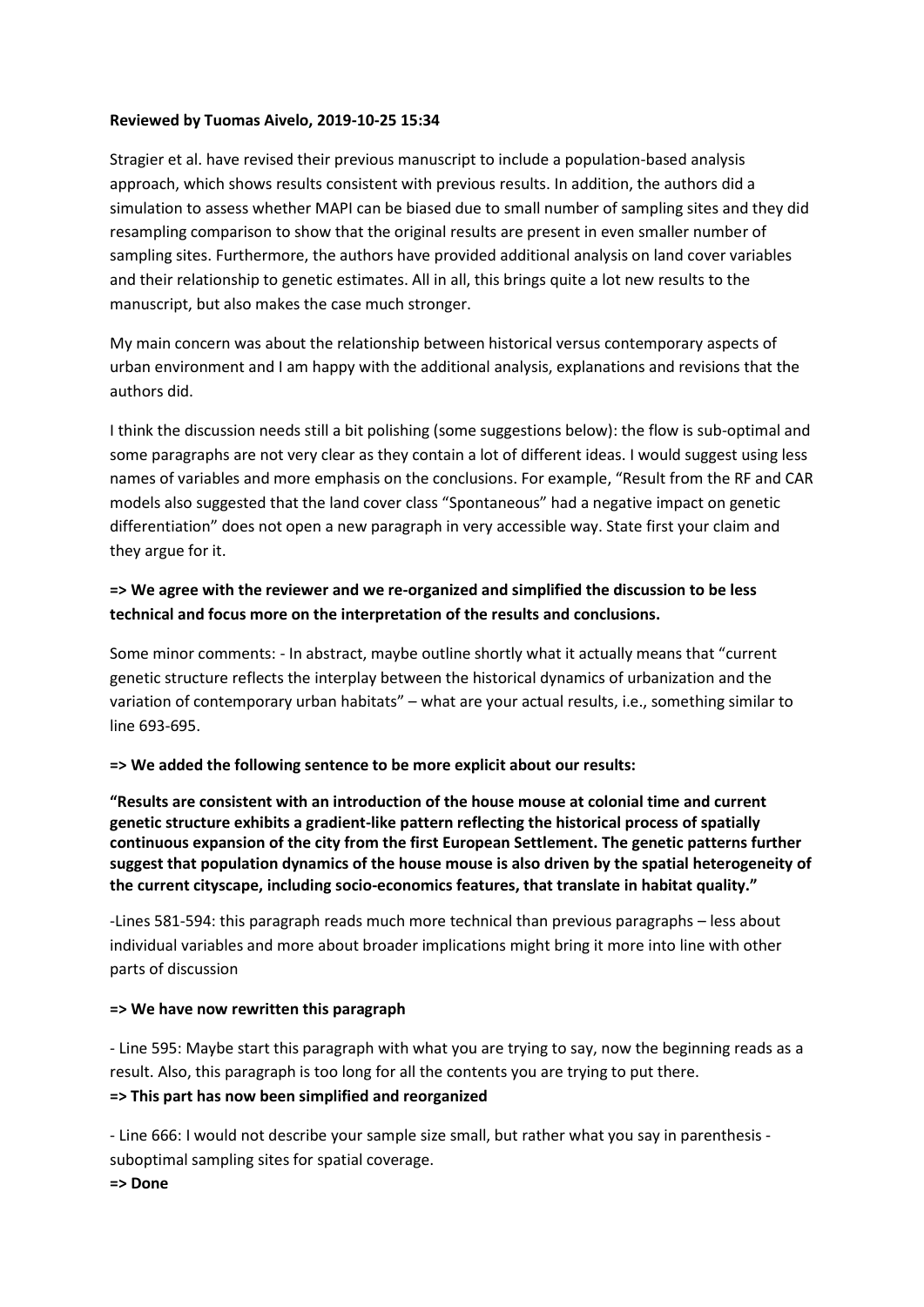### **Review#3**

#### **Overall impression**

The main results and scope of the study are presented clearly in the abstract. The introduction is well written and logically structured. It gives the rationale for the study of the population genetic structure of urban rodents and shows how the historical context can make the house mouse in Dakar an interesting case study. The historical spatial data and their processing seem adequate for the scope and resolution of the genetic data. The permissions for sampling and handling of animals were duly reported in the manuscript. The multiplicity of methods and analyses used in the study is a challenge to the reader and nor does it always contribute to understanding of the data. The text of the results and discussion are at times hard to follow due to the amount of detail included, but the tables and figures help clarify the text.

Of the modelling approaches the most concerning part is the analysis of the MAPI smoothing output with the spatial regression models (the pairwise random forest and INLA analyses). Analysing smoothed point estimates based on sparse data as if they were actual field observations is prone to lead to overconfident results. However, as the population level analyses and simulations gave similar results, this does not suggest that the overall results of the study are in some way unreliable.

I expect that with a more extensive sampling scheme for the genetic material a richer pattern would have emerged together with more solid understanding of the relative roles of colonization history vs. contemporary urban land use. Nonetheless, even with the limited sample size the study manages to make the case that both factors play a role in defining the population genetic structure of the house mouse in Dakar.

#### **Comments, questions and suggestions**

Lines 168–171 It is not clear to me what standardized time period refers to. Does it mean that the variables used in the analyses are the difference between the date of Built-up or Connected and 2016? Please clarify.

**=> We computed the difference between 2016 (the year of sampling) and the year at which a cell is considered as built-up and connected. Values for these time periods, computed in years were rescaled between 0 and 1 and then considered as the variable "Built-up" and "Connection" in the different analyses. We modified the text to clarify this point (L169-L172) as follow: "We then computed the time period elapsed between the year during which most of the sites have been sampled (2016) and both, the year at which a spatial unit was considered as built-up and as connected to the first European Settlement. These time periods were rescaled between 0 and 1 for further analyses and thereafter referred to as the historical variables "Built-up" and "Connection", respectively."**

Lines 303–310 For future studies I suggest looking into distance weighing (e.g. Aue et al. 2011 1 ) as a more interpretable alternative to estimating separate effects to each of the distance buffers. While this requires choosing or estimating the parameters of the weighing kernel there would be only one result per covariate to report and discuss.

**=> We thank the reviewer for pointing out this approach.**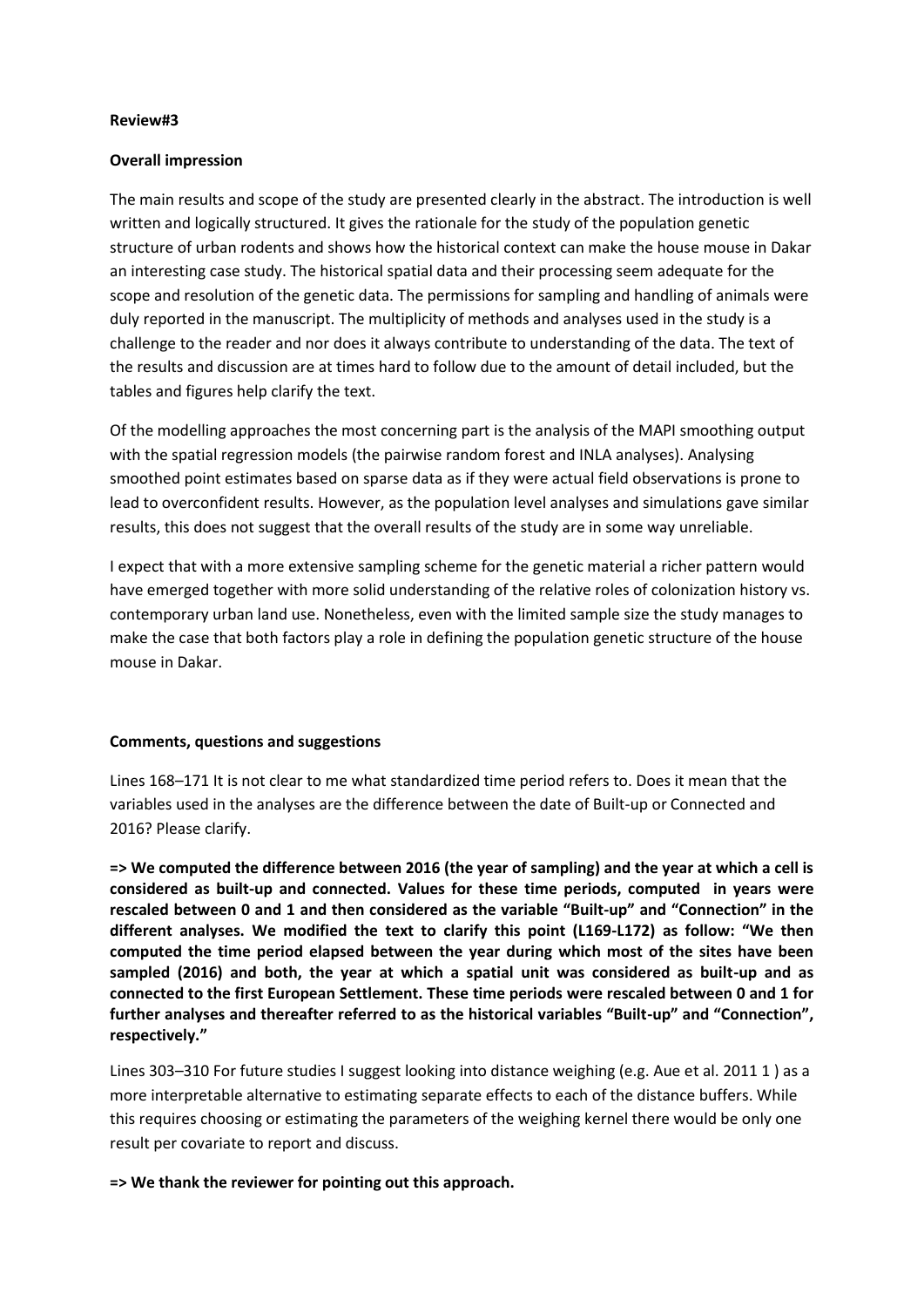Lines 372–377 It is not clear to me that this model comparison is necessary for evaluating whether adding the historical information is useful in explaining the population genetic structure. The covariate results in Table 3 already demonstrate alone that Built-up and Connection have an effect and that Connection is stronger in terms of its regression coefficient.

# **=> As suggested by the reviewer and editor we omitted the selection model procedure and now only present the full model.**

Lines 375–375 waic in R-INLA refers to the widely applicable information criterion or Watanabe– Akaike information criterion not weighted AIC. The case of the acronym should thus also be WAIC and not wAIC.

# **=> Automatism… We now only present the full model so we no longer present WAIC and DIC.**

Lines 624–662 This paragraph is rather long and is mostly speculation about potential specific factor contributing to the patterns observed in Dakar, with less general relevance. I would consider expressing the ideas in this section more directly and briefly.

# **=> The discussion was re-organized and this part has been reduced to be more on point.**

Figure 2, panel C Why is IDG not included? The omission should be corrected or mentioned in the methods as is done for the other analyses that exclude IDG. See also comment regarding Table S3.1. Also the value is called local F ST everywhere else — not GESTE F ST . I would advocate for consistency.

**=> The voluntary omission of IDG in both the GESTE and MAPI analyses was already mentioned in the method section untitled "***Spatial patterns of genetic variation and cityscape heterogeneity"*  **(L.297-L300) as follow: "The relationship between the spatial patterns of genetic diversity and differentiation and the spatio-temporal urbanization process within the Cap-Vert peninsula (i.e. Gorée Island, locality IDG, was excluded from the dataset) was analyzed using both a punctual (i.e. population-based genetic estimates) and network (i.e. pairwise genetic estimate) approach."** 

 $\Rightarrow$  To be consistent with the text we replaced "GESTE Fst" by "Local-*F*<sub>ST</sub>" and MAPI values (Fst) by **"smoothed-***F***ST" in Fig 2C and 2D, respectively.**

# **Supplementary material**

Table S3.1 Should local F ST for IDG not be included in the table as well?

**=> We discarded IDG from the GESTE and MAPI analyses as we were interested in describing the effect of the spatially continuous process of urbanization within the peninsula. This is why we did not present local-Fst value for IDG in Table S3.1.** 

Table S3.2 It does not make sense to report the correlations among a r , H S and local F ST as if they had been measured in the 300m, 600m, 1000m and 1500m buffers.

**=> We now mention in the table caption that we present correlations between genetic estimates computed within sites in the column corresponding to the 300m buffer size.**